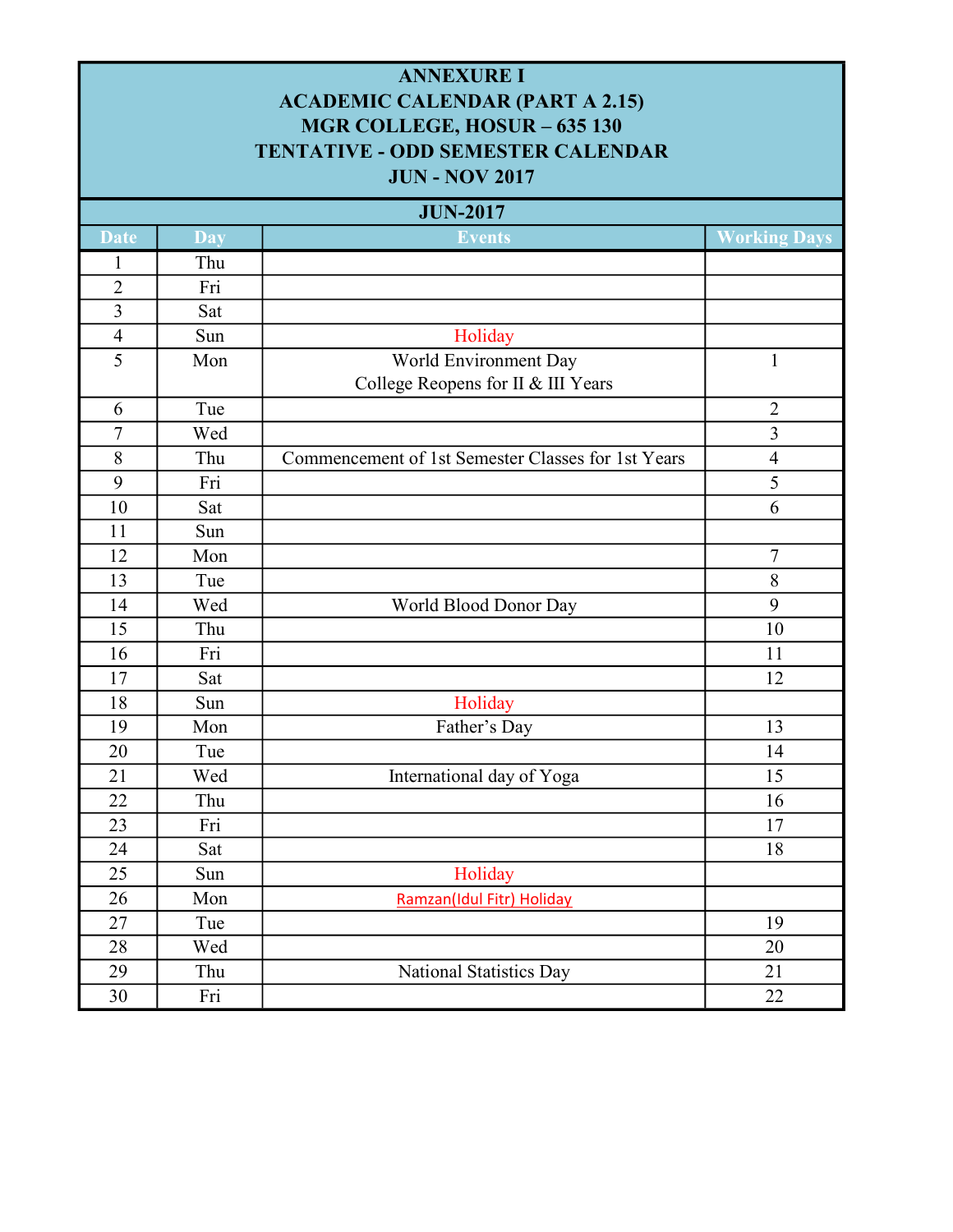|                         | <b>JUL-2017</b>      |                      |                     |  |
|-------------------------|----------------------|----------------------|---------------------|--|
| <b>Date</b>             | Day                  | Events               | <b>Working Days</b> |  |
| $\mathbf{1}$            | Sat                  |                      | 23                  |  |
| $\overline{2}$          | Sun                  | Holiday              |                     |  |
| $\overline{\mathbf{3}}$ | Mon                  |                      | 24                  |  |
|                         | Tue                  |                      | 25                  |  |
| $\frac{4}{5}$           | Wed                  |                      | $\overline{26}$     |  |
| $\overline{6}$          | Thu                  |                      | 27                  |  |
| $\overline{7}$          | Fri                  |                      | $\overline{28}$     |  |
| $\overline{\bf 8}$      | Sat                  |                      | 29                  |  |
| $\overline{9}$          | Sun                  | Holiday              |                     |  |
| 10                      | Mon                  |                      | 30                  |  |
| $\overline{11}$         | Tue                  | World Population Day | $\overline{31}$     |  |
| 12                      | Wed                  |                      | $\overline{32}$     |  |
| $\overline{13}$         | Thu                  |                      | $\overline{33}$     |  |
| 14                      | Fri                  |                      | 34                  |  |
| $\overline{15}$         | Sat                  |                      | $\overline{35}$     |  |
| 16                      | Sun                  | Holiday              |                     |  |
| $\overline{17}$         | Mon                  |                      | $\overline{36}$     |  |
| 18                      | Tue                  |                      | 37                  |  |
| $\overline{19}$         | Wed                  |                      | $\overline{38}$     |  |
| 20                      | Thu                  |                      | 39                  |  |
| $\overline{21}$         | Fri                  |                      | $\overline{40}$     |  |
| 22                      | Sat                  |                      | 41                  |  |
| $\overline{23}$         | Sun                  | Holiday              |                     |  |
| 24                      | $\operatorname{Mon}$ |                      | 42                  |  |
| 25                      | Tue                  |                      | 43                  |  |
| 26                      | Wed                  |                      | 44                  |  |
| 27                      | Thu                  |                      | $\overline{45}$     |  |
| 28                      | Fri                  |                      | 46                  |  |
| 29                      | Sat                  |                      | 47                  |  |
| 30                      | Sun                  | Holiday              |                     |  |
| $\overline{31}$         | Mon                  |                      | 48                  |  |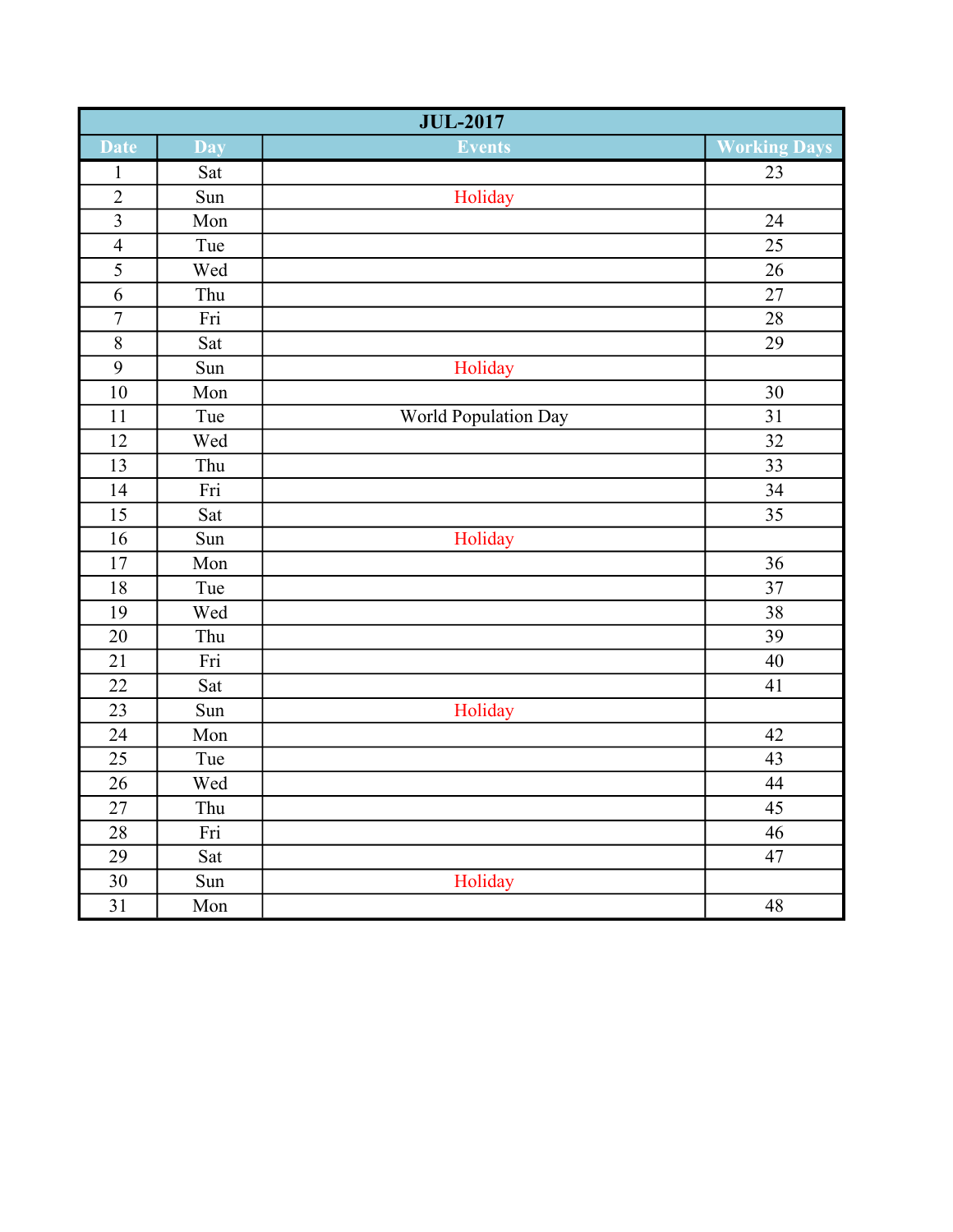| Aug-2017        |                         |                                 |                     |
|-----------------|-------------------------|---------------------------------|---------------------|
| <b>Date</b>     | <b>Day</b>              | <b>Events</b>                   | <b>Working Days</b> |
| $\mathbf{1}$    | Tue                     |                                 | 49                  |
| $\overline{c}$  | Wed                     |                                 | 50                  |
| $\overline{3}$  | Thu                     |                                 | $\overline{51}$     |
| $\overline{4}$  | Fri                     |                                 | 52                  |
| $\overline{5}$  | Sat                     |                                 | $\overline{53}$     |
| $\overline{6}$  | Sun                     | Holiday                         |                     |
| $\overline{7}$  | Mon                     |                                 | $\overline{54}$     |
| 8               | Tue                     |                                 | 55                  |
| $\overline{9}$  | Wed                     |                                 | $\overline{56}$     |
| 10              | Thu                     |                                 | 57                  |
| 11              | $\overline{\text{Fri}}$ |                                 | $\overline{58}$     |
| 12              | Sat                     |                                 | 59                  |
| 13              | Sun                     | Holiday                         |                     |
| 14              | Mon                     | Krishna jayanthi Holiday        |                     |
| 15              | Tue                     | <b>Independence Day Holiday</b> |                     |
| 16              | Wed                     |                                 | 60                  |
| $17\,$          | Thu                     |                                 | 61                  |
| $18\,$          | Fri                     |                                 | 62                  |
| 19              | Sat                     |                                 | 63                  |
| 20              | Sun                     | Holiday                         |                     |
| 21              | Mon                     |                                 | 64                  |
| 22              | Tue                     |                                 | 65                  |
| $\overline{23}$ | Wed                     |                                 | 66                  |
| 24              | Thu                     |                                 | 67                  |
| 25              | Fri                     | Vinayagar Chathurthi Holiday    |                     |
| 26              | Sat                     |                                 | 68                  |
| 27              | Sun                     | Holiday                         |                     |
| 28              | Mon                     |                                 | 69                  |
| 29              | Tue                     | National Sports Day             | 70                  |
| 30              | Wed                     |                                 | $71\,$              |
| 31              | Thu                     |                                 | 72                  |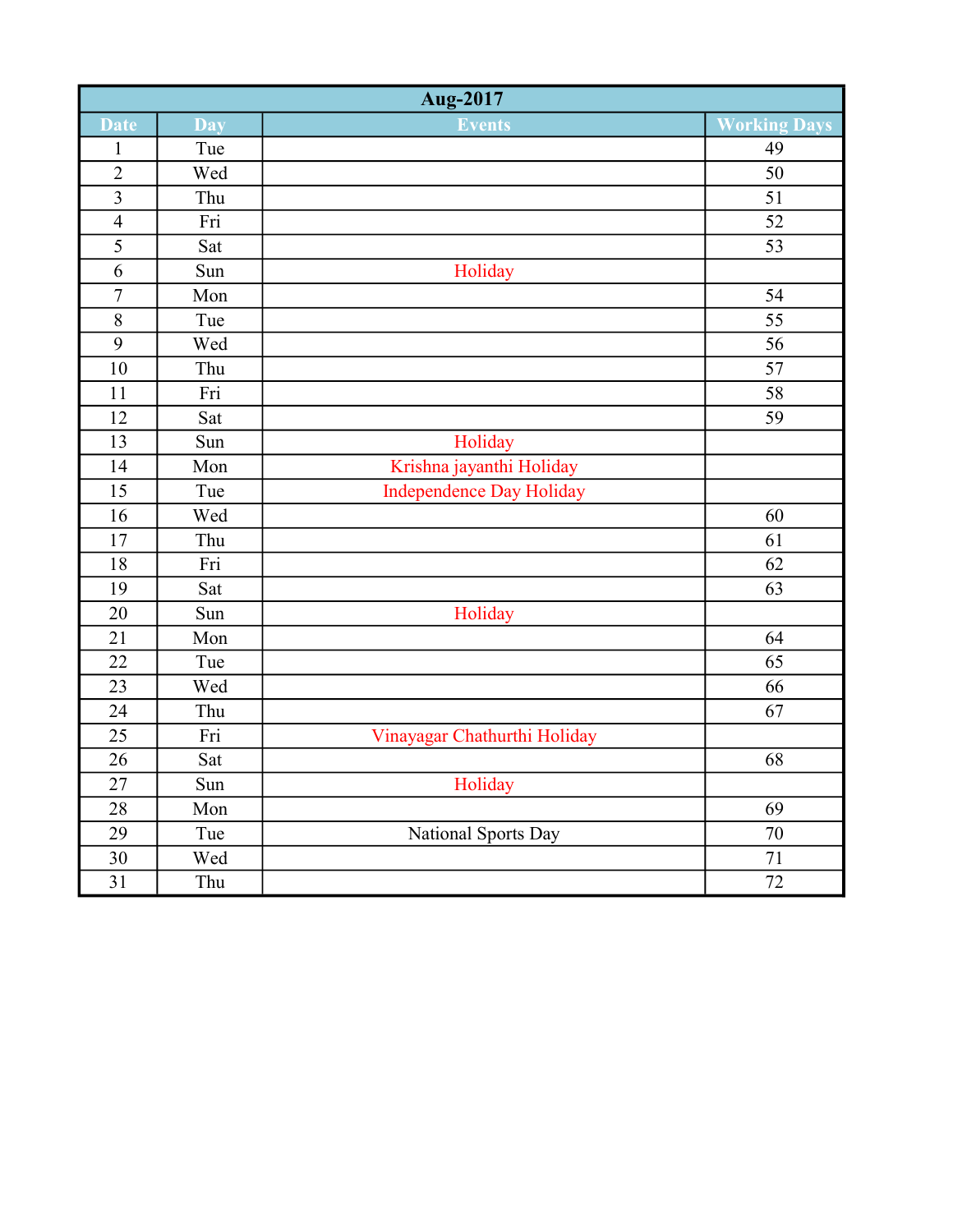|                 | <b>Sep-17</b> |                             |                     |  |
|-----------------|---------------|-----------------------------|---------------------|--|
| <b>Date</b>     | Day           | Events                      | <b>Working Days</b> |  |
| $\mathbf{1}$    | Fri           |                             | 73                  |  |
| $\overline{2}$  | Sat           | <b>Bakrtith Holiday</b>     |                     |  |
| $\overline{3}$  | Sun           | Holiday                     |                     |  |
| $\overline{4}$  | Mon           |                             | 74                  |  |
| $\overline{5}$  | Tue           | Teachers' Day               | $\overline{75}$     |  |
| 6               | Wed           |                             | 76                  |  |
| $\sqrt{ }$      | Thu           |                             | $77 \,$             |  |
| $\overline{8}$  | Fri           | World Literacy Day (UNESCO) | 78                  |  |
| $\overline{9}$  | Sat           |                             | 79                  |  |
| $\overline{10}$ | Sun           | Holiday                     |                     |  |
| 11              | Mon           |                             | 80                  |  |
| 12              | Tue           |                             | 81                  |  |
| 13              | Wed           |                             | 82                  |  |
| 14              | Thu           |                             | 83                  |  |
| 15              | Fri           |                             | 84                  |  |
| 16              | Sat           |                             | 85                  |  |
| 17              | Sun           | Holiday                     |                     |  |
| 18              | Mon           |                             | 86                  |  |
| 19              | Tue           |                             | 87                  |  |
| 20              | Wed           |                             | 88                  |  |
| 21              | Thu           |                             | 89                  |  |
| 22              | Fri           |                             | 90                  |  |
| 23              | Sat           |                             | 91                  |  |
| 24              | Sun           | Holiday                     |                     |  |
| 25              | Mon           |                             | 92                  |  |
| 26              | Tue           |                             | 93                  |  |
| 27              | Wed           |                             | 94                  |  |
| 28              | Thu           |                             | 95                  |  |
| 29              | Fri           | Ayutha Pooja Holiday        |                     |  |
| $\overline{30}$ | Sat           | Vijaya Dhasami Holiday      |                     |  |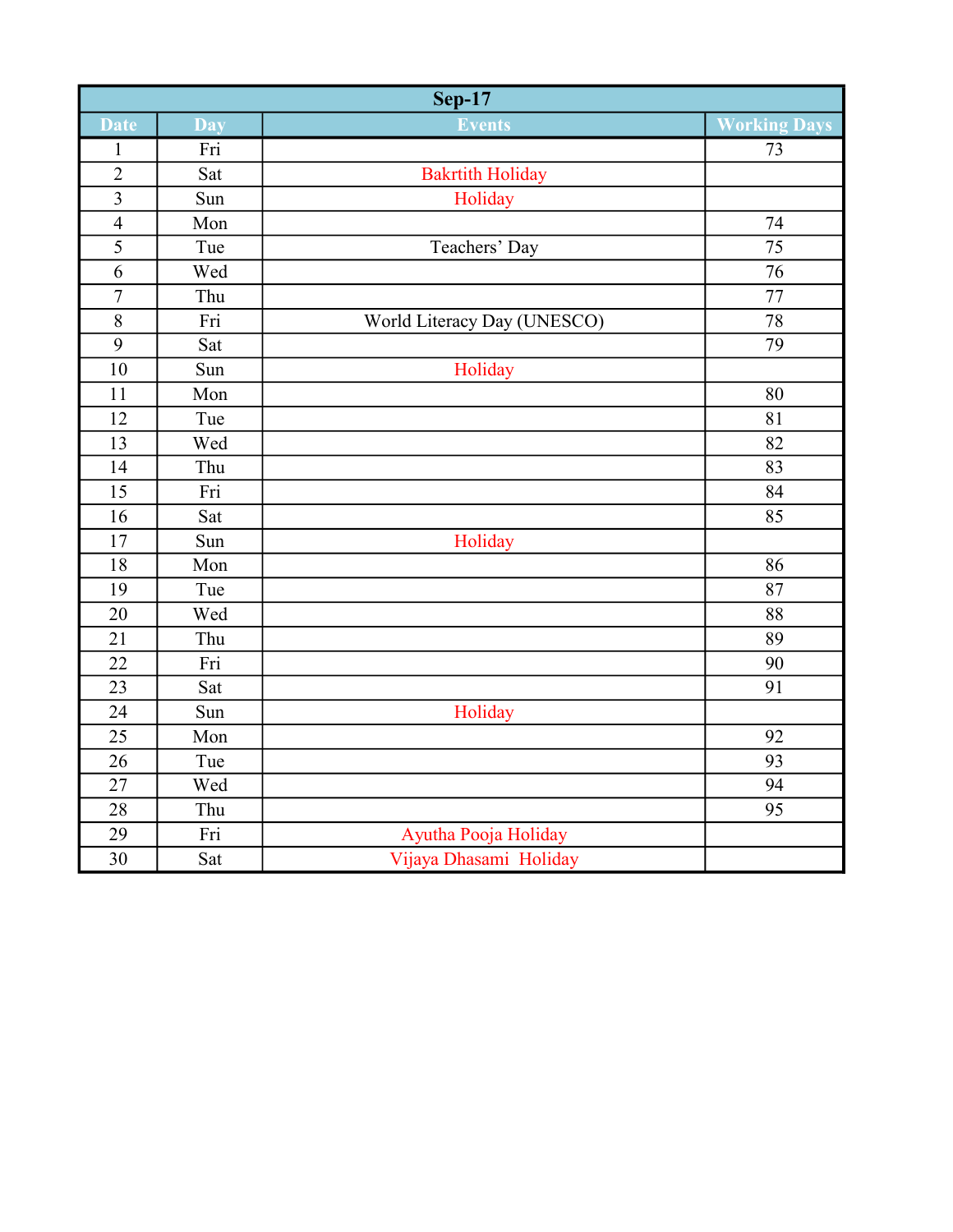|                         | <b>Oct-17</b>           |                                           |                     |  |
|-------------------------|-------------------------|-------------------------------------------|---------------------|--|
| <b>Date</b>             | Day                     | <b>Events</b>                             | <b>Working Days</b> |  |
| $\mathbf{1}$            | Sun                     | Holiday                                   |                     |  |
| $\overline{2}$          | Mon                     | Gandhi Jayanthi - Holiday                 |                     |  |
| $\overline{\mathbf{3}}$ | Tue                     |                                           | 96                  |  |
| $\overline{4}$          | Wed                     | World Food Security Day                   | 97                  |  |
| $\overline{5}$          | Thu                     |                                           | 98                  |  |
| $\overline{6}$          | Fri                     |                                           | 99                  |  |
| $\overline{7}$          | Sat                     |                                           | 100                 |  |
| $8\,$                   | Sun                     | Holiday                                   |                     |  |
| 9                       | Mon                     |                                           | 101                 |  |
| $10\,$                  | Tue                     |                                           | 102                 |  |
| 11                      | Wed                     |                                           | 103                 |  |
| 12                      | Thu                     |                                           | 104                 |  |
| 13                      | Fri                     |                                           | 105                 |  |
| 14                      | Sat                     |                                           | 106                 |  |
| 15                      | Sun                     | Holiday                                   |                     |  |
| 16                      | Mon                     |                                           | 107                 |  |
| 17                      | Tue                     |                                           | 108                 |  |
| $18\,$                  | Wed                     | <b>Commencement of Model Examinations</b> |                     |  |
| 19                      | Thu                     |                                           |                     |  |
| 20                      | Fri                     |                                           |                     |  |
| 21                      | Sat                     |                                           |                     |  |
| $22\,$                  | Sun                     | Holiday                                   |                     |  |
| 23                      | Mon                     |                                           |                     |  |
| 24                      | Tue                     | <b>United Nations Day</b>                 |                     |  |
| 25                      | Wed                     |                                           |                     |  |
| 26                      | Thu                     |                                           |                     |  |
| 27                      | $\overline{\text{Fri}}$ |                                           |                     |  |
| 28                      | Sat                     |                                           |                     |  |
| 29                      | Sun                     | Holiday                                   |                     |  |
| 30                      | Mon                     |                                           |                     |  |
| 31                      | Tue                     |                                           |                     |  |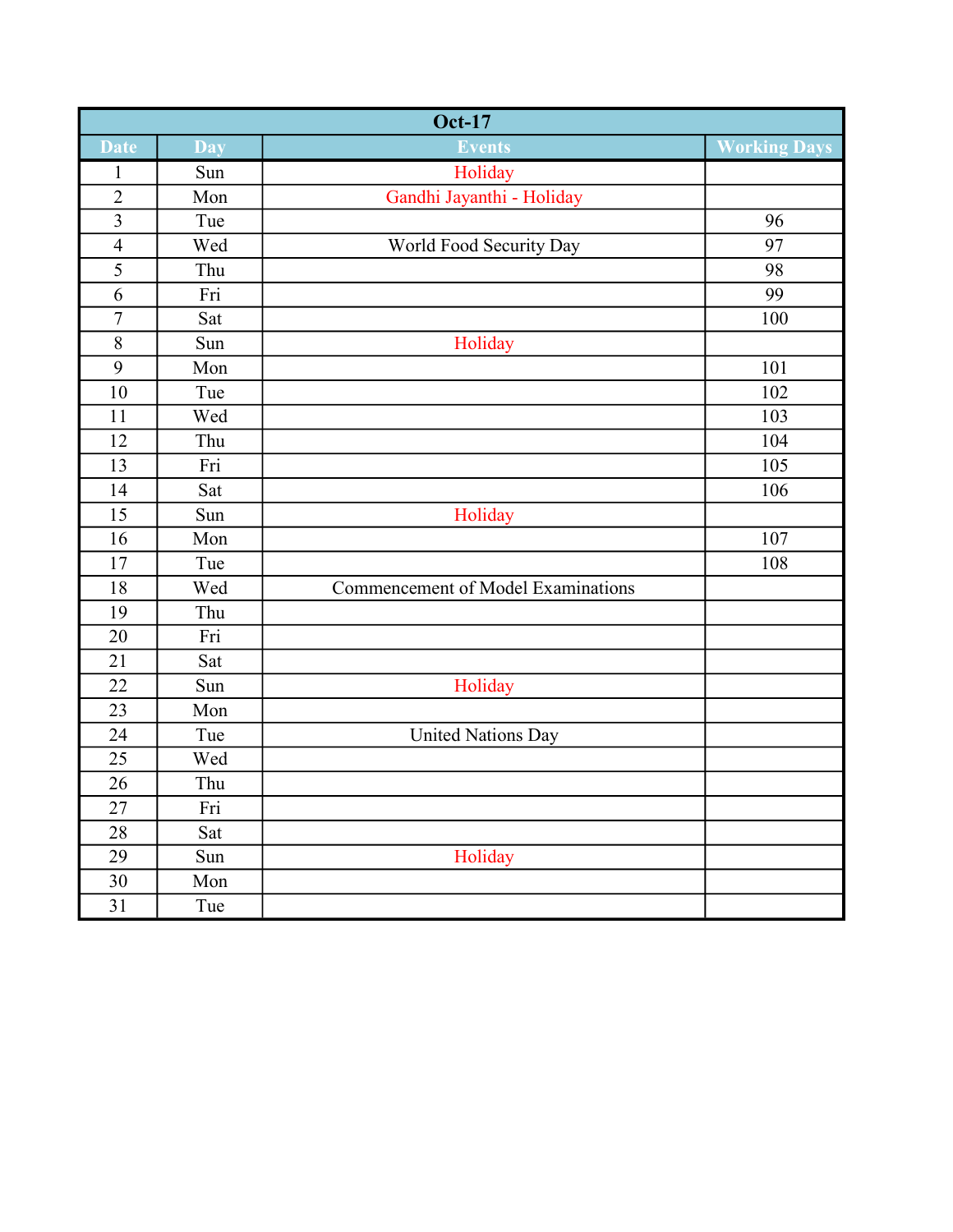|                         | $\overline{\text{Nov-17}}$ |                        |                     |  |
|-------------------------|----------------------------|------------------------|---------------------|--|
| <b>Date</b>             | Day                        | <b>Events</b>          | <b>Working Days</b> |  |
| $\mathbf{1}$            | Wed                        |                        |                     |  |
| $\overline{2}$          | Thu                        |                        |                     |  |
| $\overline{\mathbf{3}}$ | Fri                        |                        |                     |  |
| $\overline{4}$          | Sat                        |                        |                     |  |
| $\overline{5}$          | Sun                        | Holiday                |                     |  |
| $\overline{6}$          | Mon                        |                        |                     |  |
| $\overline{7}$          | Tue                        |                        |                     |  |
| $\overline{\bf 8}$      | Wed                        |                        |                     |  |
| $\overline{9}$          | Thu                        |                        |                     |  |
| $\overline{10}$         | Fri                        |                        |                     |  |
| $\overline{11}$         | Sat                        | National Education Day |                     |  |
| 12                      | Sun                        | Holiday                |                     |  |
| $\overline{13}$         | Mon                        |                        |                     |  |
| 14                      | Tue                        | Children's Day         |                     |  |
| $\overline{15}$         | Wed                        |                        |                     |  |
| 16                      | Thu                        |                        |                     |  |
| 17                      | Fri                        |                        |                     |  |
| 18                      | Sat                        |                        |                     |  |
| 19                      | Sun                        | Holiday                |                     |  |
| $\overline{20}$         | Mon                        |                        |                     |  |
| 21                      | Tue                        |                        |                     |  |
| 22                      | Wed                        |                        |                     |  |
| 23                      | Thu                        |                        |                     |  |
| $\overline{24}$         | Fri                        |                        |                     |  |
| 25                      | Sat                        |                        |                     |  |
| $\overline{26}$         | Sun                        | Holiday                |                     |  |
| 27                      | Mon                        |                        |                     |  |
| 28                      | Tue                        |                        |                     |  |
| 29                      | Wed                        |                        |                     |  |
| 30                      | Thu                        |                        |                     |  |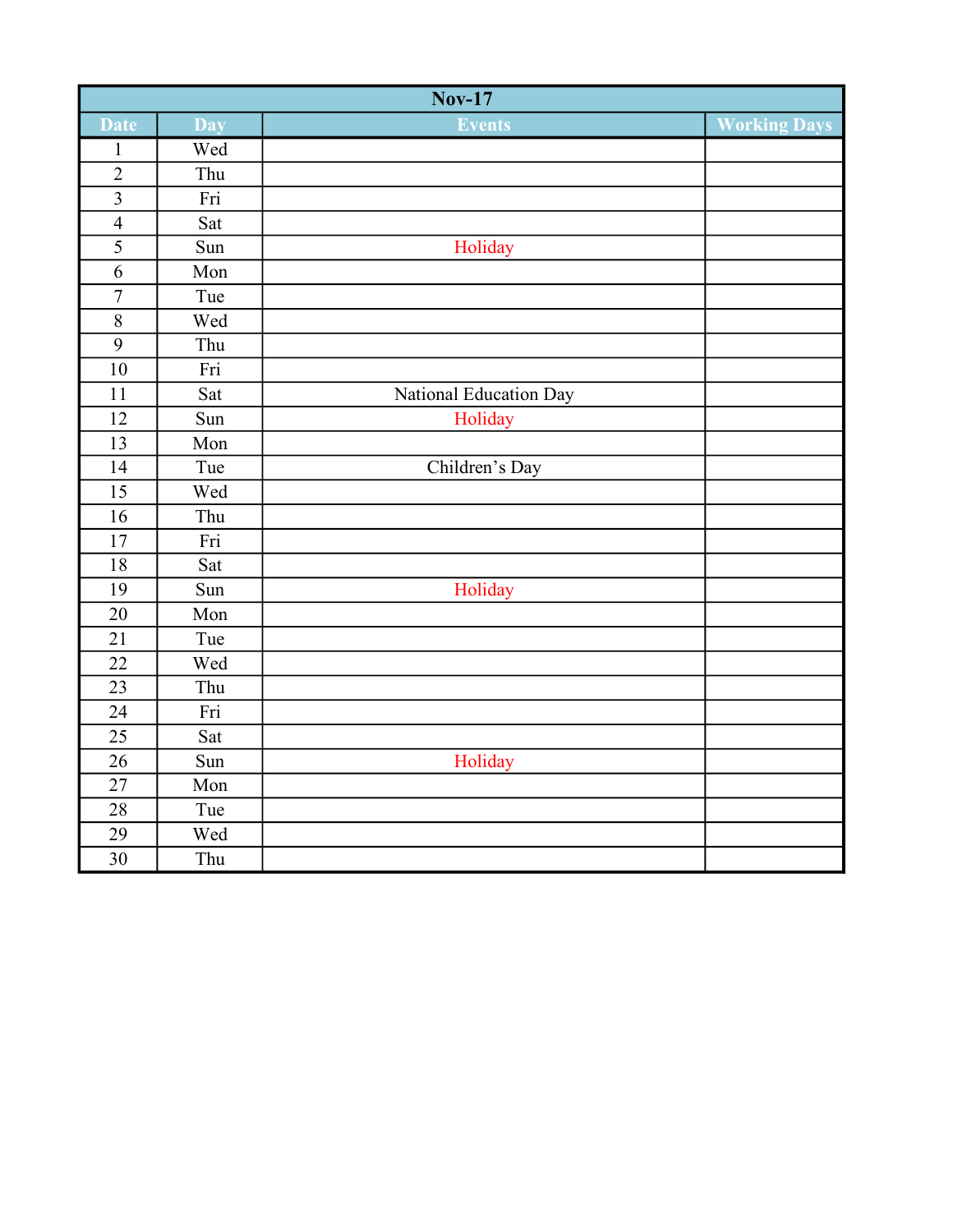| TENTATIVE - EVEN SEMESTER CALENDAR |            |                                                |                     |  |
|------------------------------------|------------|------------------------------------------------|---------------------|--|
| Dec-2017 - May-2017                |            |                                                |                     |  |
| <b>Dec-17</b>                      |            |                                                |                     |  |
| <b>Date</b>                        | <b>Day</b> | <b>Events</b>                                  | <b>Vorking Days</b> |  |
| $\mathbf{1}$                       | Fri        | World AIDS Day                                 |                     |  |
| $\overline{2}$                     | Sat        |                                                |                     |  |
| $\overline{3}$                     | Sun        | World Day of the Physically Challenged Holiday |                     |  |
| $\overline{4}$                     | Mon        | <b>Commencement of Even Semester Classes</b>   | $\mathbf{1}$        |  |
| 5                                  | Tue        |                                                | $\overline{2}$      |  |
| 6                                  | Wed        |                                                | $\overline{3}$      |  |
| $\tau$                             | Thu        | Flag Day                                       | $\overline{4}$      |  |
| 8                                  | Fri        |                                                | 5                   |  |
| 9                                  | Sat        |                                                | 6                   |  |
| 10                                 | Sun        | Human Rights Day Holiday                       |                     |  |
| 11                                 | Mon        | <b>UNICEF Day</b>                              | $\overline{7}$      |  |
| 12                                 | Tue        |                                                | 8                   |  |
| 13                                 | Wed        |                                                | 9                   |  |
| 14                                 | Thu        |                                                | 10                  |  |
| 15                                 | Fri        |                                                | 11                  |  |
| 16                                 | Sat        |                                                | 12                  |  |
| 17                                 | Sun        | Holiday                                        |                     |  |
| 18                                 | Mon        |                                                | 13                  |  |
| 19                                 | Tue        |                                                | 14                  |  |
| 20                                 | Wed        |                                                | 15                  |  |
| 21                                 | Thu        |                                                | 16                  |  |
| 22                                 | Fri        | National Mathematics Day                       | 17                  |  |
| 23                                 | Sat        | National Farmer's Day                          | 18                  |  |
| 24                                 | Sun        |                                                |                     |  |
| 25                                 | Mon        |                                                |                     |  |
| 26                                 | Tue        |                                                |                     |  |
| 27                                 | Wed        | Christmas & New Year Vaccation Holiday         |                     |  |
| 28                                 | Thu        |                                                |                     |  |
| 29                                 | Fri        |                                                |                     |  |
| 30                                 | Sat        |                                                |                     |  |
| 31                                 | Sun        |                                                |                     |  |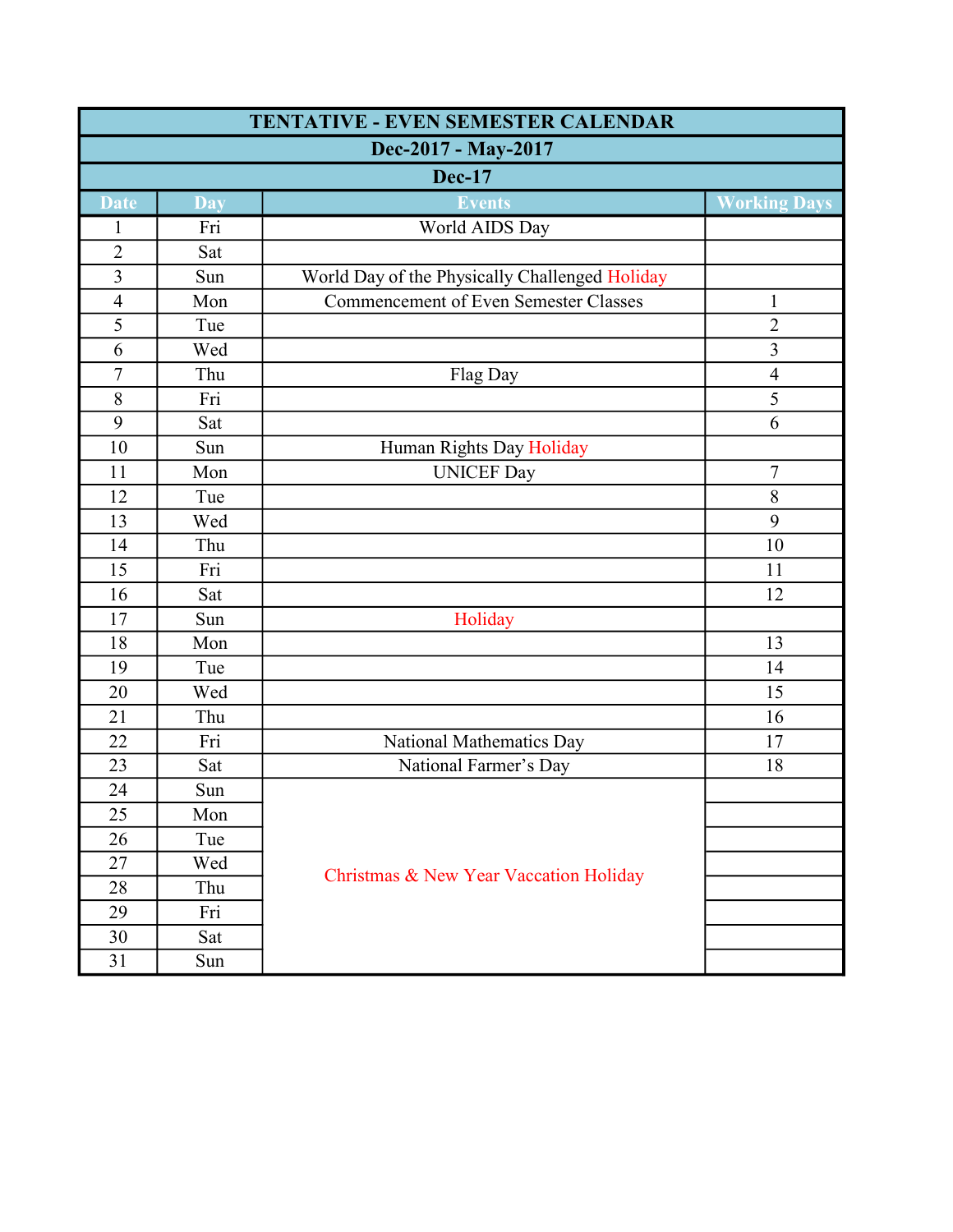| <b>Jan-2018</b>         |            |                                                |                     |
|-------------------------|------------|------------------------------------------------|---------------------|
| <b>Date</b>             | <b>Day</b> | <b>Events</b>                                  | <b>Working Days</b> |
| $\mathbf{1}$            | Mon        | New Year Holiday                               |                     |
| $\overline{2}$          | Tue        | Reopening of Classes After Vaccation Holidays  | 19                  |
| $\overline{\mathbf{3}}$ | Wed        |                                                | 20                  |
| $\overline{4}$          | Thu        |                                                | 21                  |
| 5                       | Fri        |                                                | 22                  |
| 6                       | Sat        |                                                | 23                  |
| $\boldsymbol{7}$        | Sun        | Holiday                                        |                     |
| $\,8\,$                 | Mon        |                                                | 24                  |
| $\mathbf{9}$            | Tue        |                                                | 25                  |
| 10                      | Wed        |                                                | 26                  |
| 11                      | Thu        |                                                | 27                  |
| 12                      | Fri        | National Youth Day (Birth Anniversary of Swami | 28                  |
|                         |            | Vivekananda)                                   |                     |
| 13                      | Sat        |                                                | 29                  |
| 14                      | Sun        |                                                |                     |
| 15                      | Mon        | <b>Pongal Holidays</b>                         |                     |
| 16                      | Tue        |                                                |                     |
| 17                      | Wed        |                                                |                     |
| 18                      | Thu        |                                                | 30                  |
| 19                      | Fri        |                                                | 31                  |
| 20                      | Sat        |                                                | 32                  |
| 21                      | Sun        | Holiday                                        |                     |
| 22                      | Mon        |                                                | 33                  |
| 23                      | Tue        |                                                | 34                  |
| 24                      | Wed        |                                                | 35                  |
| 25                      | Thu        | National Voters day                            | 36                  |
| 26                      | Fri        | <b>Republic Day</b>                            |                     |
| 27                      | Sat        |                                                | 37                  |
| 28                      | Sun        | Holiday                                        |                     |
| 29                      | Mon        |                                                | 38                  |
| 30                      | Tue        |                                                | 39                  |
| 31                      | Wed        | World Leprosy Eradication Day                  | 40                  |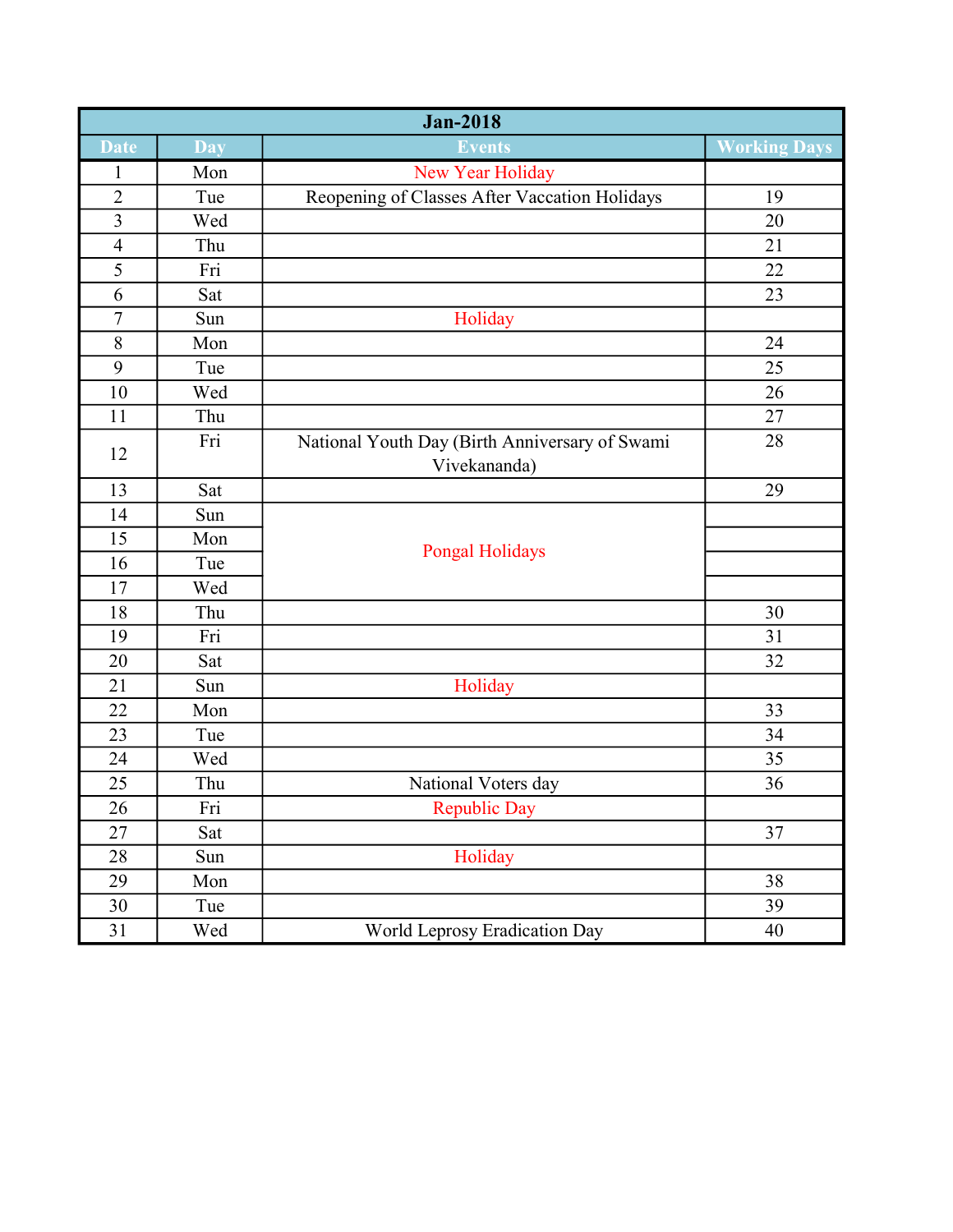| <b>Feb-2018</b>    |     |                      |                     |
|--------------------|-----|----------------------|---------------------|
| <b>Date</b>        | Day | <b>Events</b>        | <b>Working Days</b> |
| $\mathbf{1}$       | Thu |                      | 41                  |
| $\overline{c}$     | Fri |                      | $\overline{42}$     |
| $\overline{3}$     | Sat |                      | $\overline{43}$     |
| $\overline{4}$     | Sun | Holiday              |                     |
| $\overline{5}$     | Mon |                      | 44                  |
| $\overline{6}$     | Tue |                      | $\overline{45}$     |
| $\overline{7}$     | Wed |                      | 46                  |
| $\overline{\bf 8}$ | Thu |                      | $47\,$              |
| $\overline{9}$     | Fri |                      | 48                  |
| $10\,$             | Sat |                      | 49                  |
| 11                 | Sun | Holiday              |                     |
| $12\,$             | Mon |                      | 50                  |
| 13                 | Tue |                      | 51                  |
| 14                 | Wed |                      | $\overline{52}$     |
| 15                 | Thu |                      | $\overline{53}$     |
| $\overline{16}$    | Fri |                      | $\overline{54}$     |
| $17\,$             | Sat |                      | $\overline{55}$     |
| 18                 | Sun | Holiday              |                     |
| 19                 | Mon |                      | $\overline{56}$     |
| 20                 | Tue |                      | 57                  |
| $21\,$             | Wed |                      | $\overline{58}$     |
| 22                 | Thu |                      | 59                  |
| 23                 | Fri |                      | 60                  |
| 24                 | Sat |                      | 61                  |
| 25                 | Sun | Holiday              |                     |
| 26                 | Mon |                      | 62                  |
| $\overline{27}$    | Tue |                      | $\overline{63}$     |
| 28                 | Wed | National Science Day | 64                  |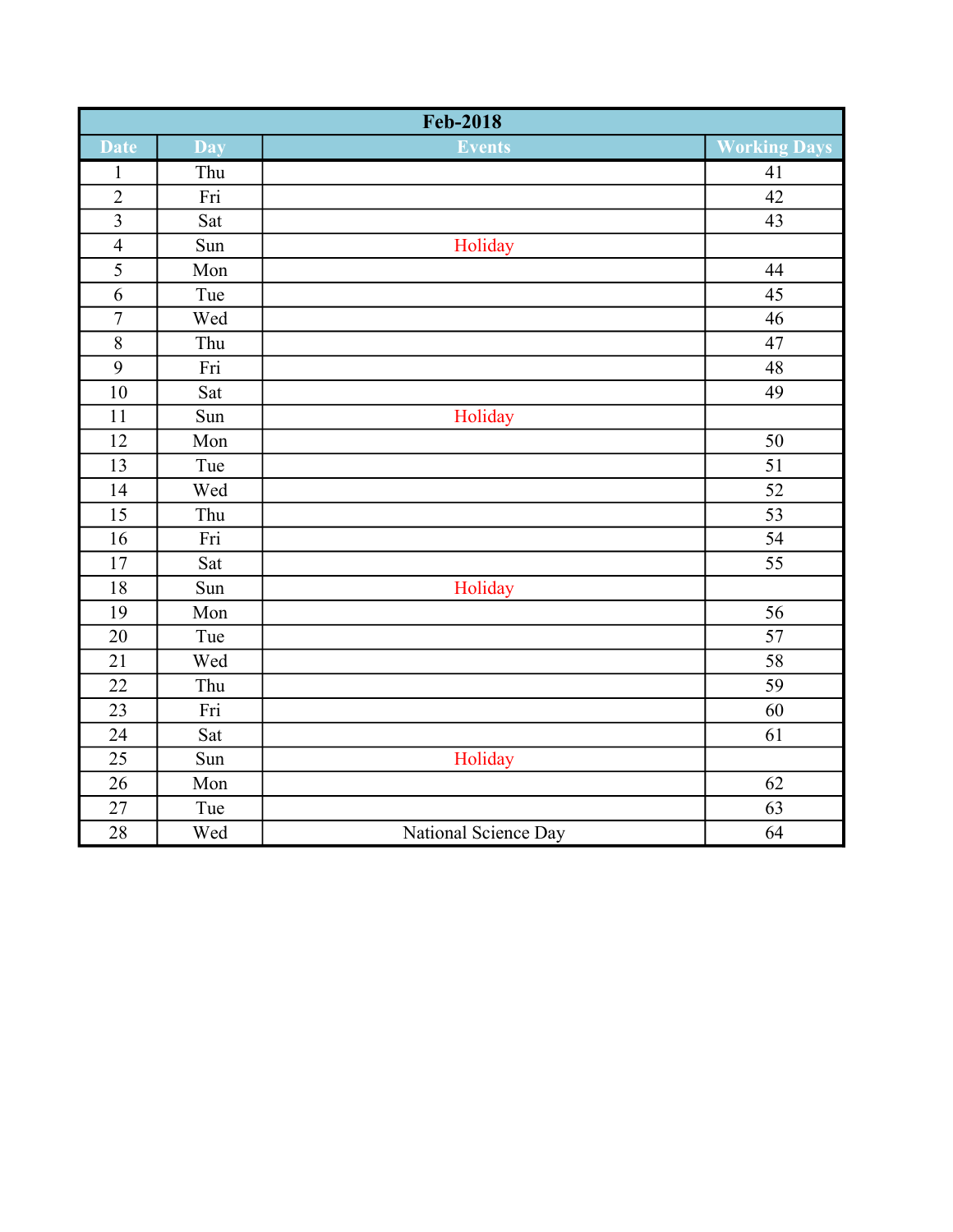| <b>Mar - 2018</b>       |     |                                                        |                     |
|-------------------------|-----|--------------------------------------------------------|---------------------|
| <b>Date</b>             | Day | <b>Events</b>                                          | <b>Working Days</b> |
| $\mathbf{1}$            | Thu |                                                        | 65                  |
| $\overline{2}$          | Fri |                                                        | 66                  |
| $\overline{\mathbf{3}}$ | Sat |                                                        | 67                  |
| $\overline{4}$          | Sun | Holiday                                                |                     |
| 5                       | Mon |                                                        | 68                  |
| $\overline{6}$          | Tue |                                                        | 69                  |
| $\overline{7}$          | Wed |                                                        | 70                  |
| $8\,$                   | Thu | International Women's Day & International literacy Day | $71\,$              |
| 9                       | Fri |                                                        | 72                  |
| $10\,$                  | Sat |                                                        | 73                  |
| 11                      | Sun | Holiday                                                |                     |
| 12                      | Mon |                                                        | 74                  |
| 13                      | Tue |                                                        | 75                  |
| 14                      | Wed |                                                        |                     |
| 15                      | Thu | International Consumer Rights Day                      |                     |
| 16                      | Fri |                                                        |                     |
| 17                      | Sat |                                                        |                     |
| $18\,$                  | Sun | Ugadhi Holiday                                         |                     |
| 19                      | Mon |                                                        |                     |
| 20                      | Tue |                                                        |                     |
| 21                      | Wed |                                                        |                     |
| $22\,$                  | Thu |                                                        |                     |
| 23                      | Fri |                                                        |                     |
| 24                      | Sat |                                                        |                     |
| 25                      | Sun | Holiday                                                |                     |
| 26                      | Mon |                                                        |                     |
| 27                      | Tue |                                                        |                     |
| 28                      | Wed |                                                        |                     |
| 29                      | Thu |                                                        |                     |
| 30                      | Fri | Mahaveer Jayanthi                                      |                     |
| 31                      | Sat | <b>Good Friday</b>                                     |                     |